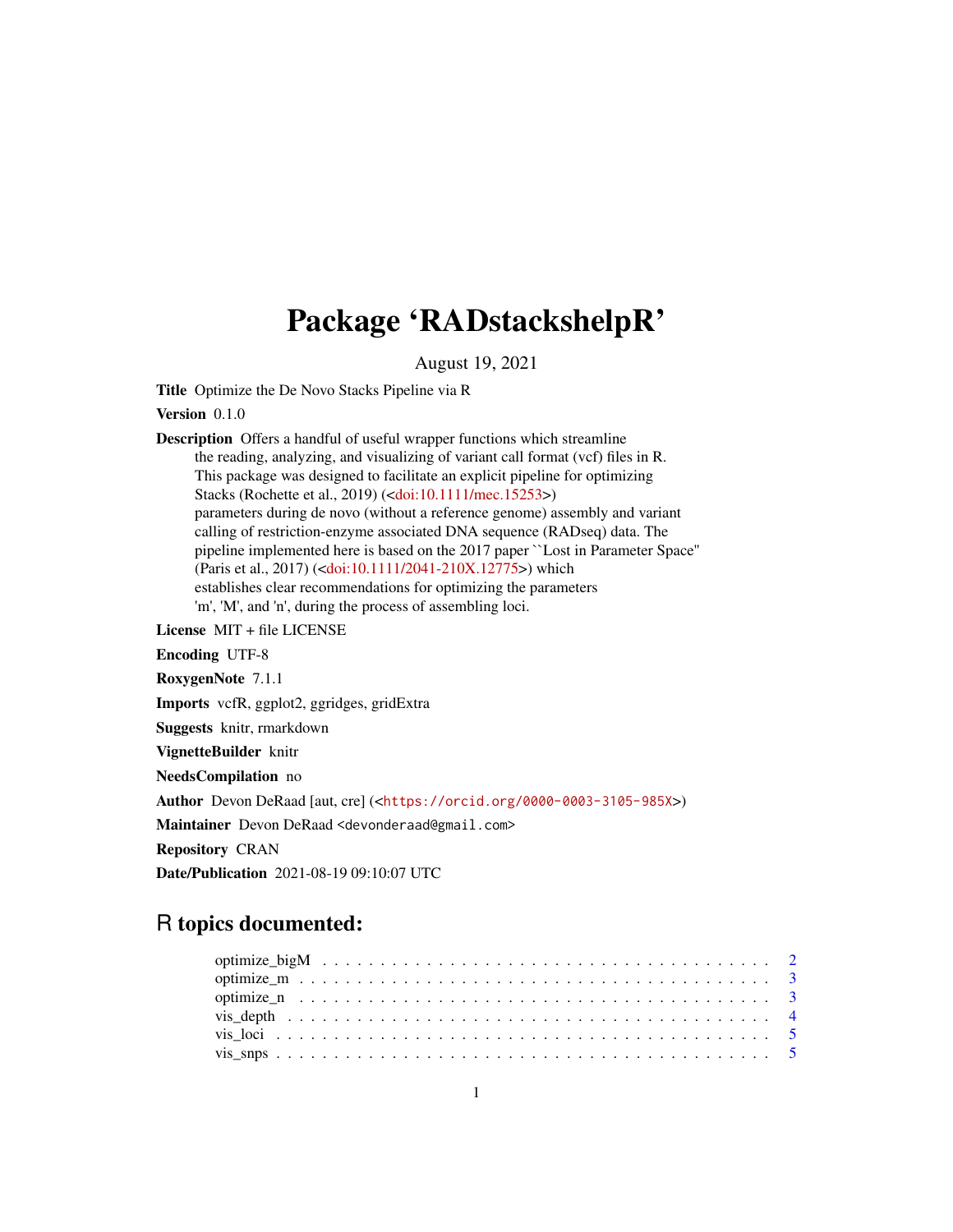#### <span id="page-1-0"></span>**Index** [7](#page-6-0) **7**

# Description

This function requires the path to stacks vcf file(s) as input. There are slots for varying the M parameter from 1-8 (as recommended by Paris et al. 2017). After running stacks with each of the M options, plug the output vcf files into this function to calculate the effect of varying M on the number of SNPs/loci built. Plug the output of this function into vis\_loci() to visualize the optimal the M parameter for your dataset at the 'R80' cutoff (Paris et al. 2017).

# Usage

```
optimize_bigM(
 M1 = NULL,M2 = NULL,M3 = NULL,MA = NULL,MS = NULL,
 M6 = NULL,
 M7 = NULL,
 MS = NULL)
```
#### Arguments

| M1             | Path to the input vcf file for a run when $M=1$ |
|----------------|-------------------------------------------------|
| M2             | Path to the input vcf file for a run when $M=2$ |
| M3             | Path to the input vcf file for a run when $M=3$ |
| M4             | Path to the input vcf file for a run when $M=4$ |
| M5             | Path to the input vcf file for a run when $M=5$ |
| M6             | Path to the input vcf file for a run when $M=6$ |
| M7             | Path to the input vcf file for a run when $M=7$ |
| M <sub>8</sub> | Path to the input vcf file for a run when $M=8$ |
|                |                                                 |

# Value

A list containing four summary dataframes, 'snp' showing the number of non-missing SNPs retained in each sample at each m value, 'loci' showing the number of non-missing loci retained in each sample at each m value, 'snp.R80' showing the total number of SNPs retained at an 80% completeness cutoff, and 'loci.R80' showing the total number of polymorphic loci retained at an 80% completeness cutoff.

# Examples

```
optimize_bigM(M1=system.file("extdata","bigM1.vcf.gz",package="RADstackshelpR",mustWork=TRUE))
```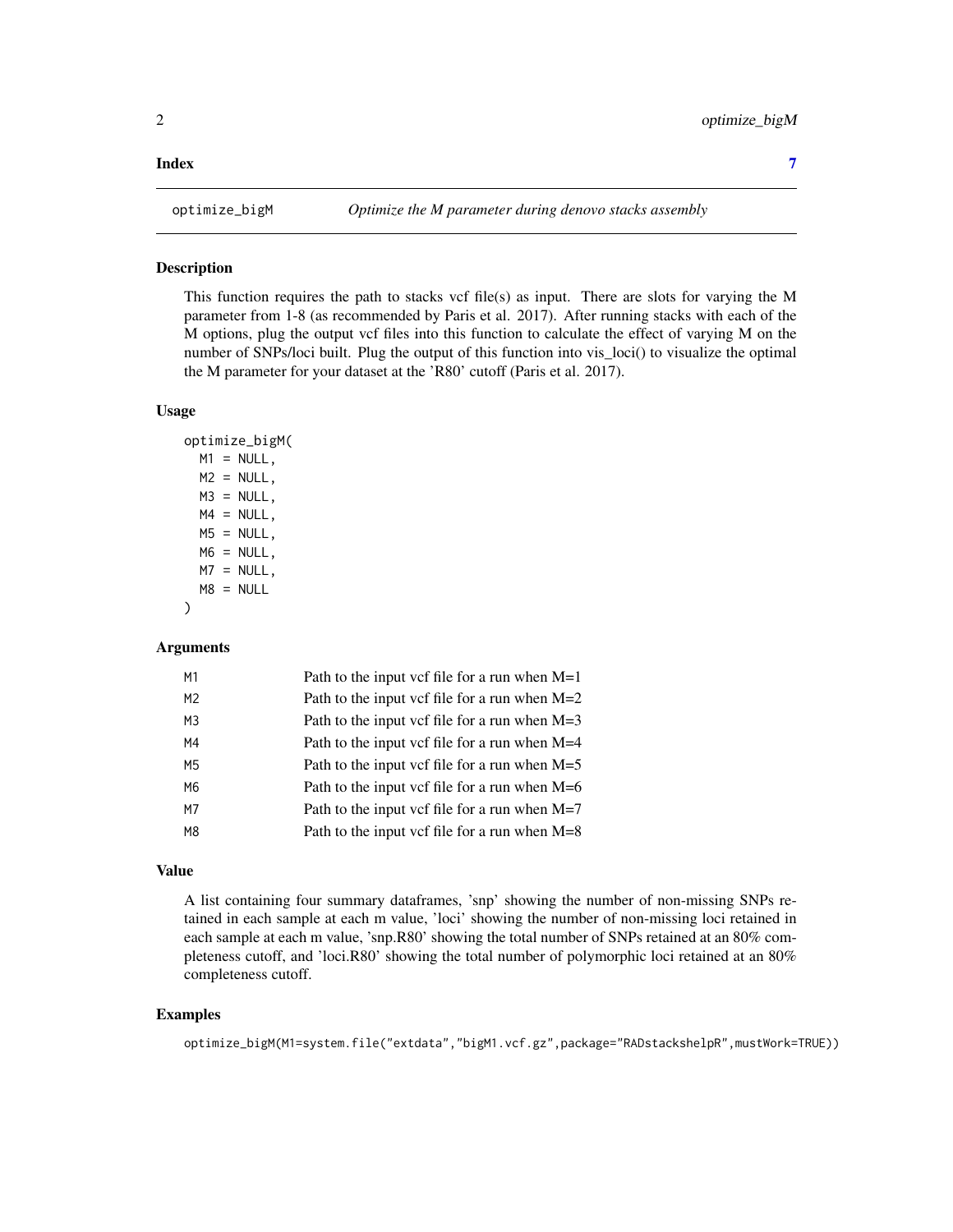<span id="page-2-0"></span>

### **Description**

This function requires the path to stacks vcf file(s) as input. There are slots for varying the m parameter from 3-7 (as recommended by Paris et al. 2017). After running stacks with each of the m options, plug the output vcf files into this function to calculate the effect of varying m on depth and number of SNPs/loci built. Plug the output of this function into vis\_loci() to visualize the optimal the m parameter for your dataset at the 'R80' cutoff (Paris et al. 2017).

# Usage

 $optimize_m(m3 = NULL, m4 = NULL, m5 = NULL, m6 = NULL, m7 = NULL)$ 

# Arguments

| m3 | Path to the input vcf file for a run when $m=3$ |
|----|-------------------------------------------------|
| m4 | Path to the input vcf file for a run when m=4   |
| m5 | Path to the input vcf file for a run when $m=5$ |
| m6 | Path to the input vcf file for a run when $m=6$ |
| m7 | Path to the input vcf file for a run when $m=7$ |
|    |                                                 |

# Value

A list containing five summary dataframes, 'depth' showing depth per sample for each m value, 'snp' showing the number of non-missing SNPs retained in each sample at each m value, 'loci' showing the number of non-missing loci retained in each sample at each m value, 'snp.R80' showing the total number of SNPs retained at an 80% completeness cutoff, and 'loci.R80' showing the total number of polymorphic loci retained at an 80% completeness cutoff.

#### Examples

optimize\_m(m3=system.file("extdata","m3.vcf.gz",package="RADstackshelpR",mustWork=TRUE))

optimize\_n *Optimize the n parameter during denovo stacks assembly*

#### Description

This function requires the path to stacks vcf file(s) as input. There are slots for varying the n parameter across M-1, M, and M-1 (as recommended by Paris et al. 2017). After running stacks with each of the n options, plug the output vcf files into this function to visualize the effect of varying m on number of SNPs and loci built to recognize which value optimizes the n parameter for your dataset at the 'R80' cutoff (Paris et al. 2017).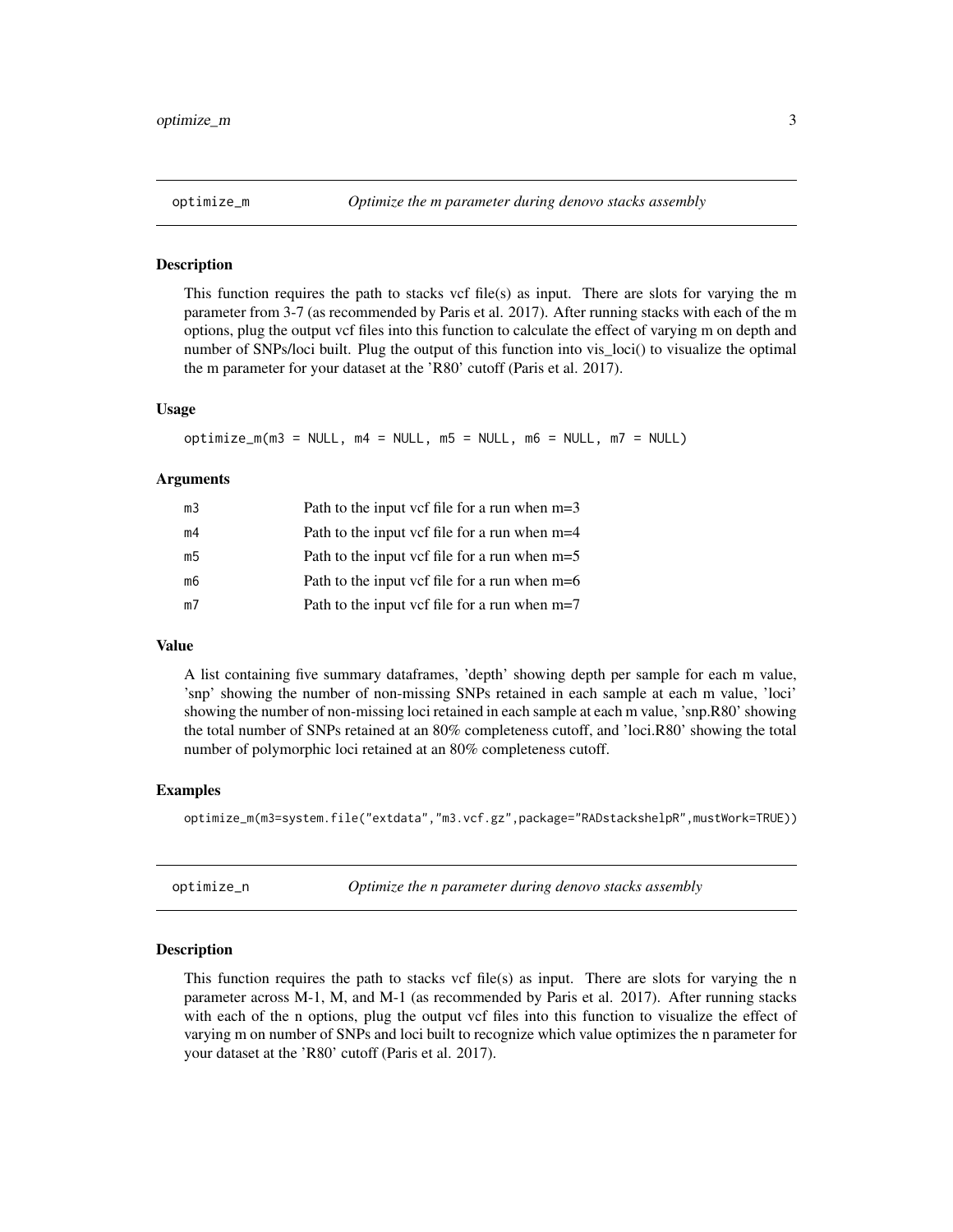# <span id="page-3-0"></span>Usage

```
optimize_n(nequalsMminus1 = NULL, nequalsM = NULL, nequalsMplus1 = NULL)
```
# Arguments

|               | nequalsMminus1 Path to the input vcf file for a run when $n=M-1$ |
|---------------|------------------------------------------------------------------|
| nequalsM      | Path to the input vcf file for a run when $n=M$                  |
| nequalsMplus1 | Path to the input vcf file for a run when $n=M+1$                |

# Value

A dataframe showing the number of SNPs and loci retained across filtering levels for each n value

# Examples

```
optimize_n(nequalsM =
system.file("extdata","nequalsm.vcf.gz",package="RADstackshelpR",mustWork=TRUE))
```

| vis_depth | Visualize the effect of varying the m parameter on the mean depth of |
|-----------|----------------------------------------------------------------------|
|           | each sample                                                          |

# Description

This function takes the list of dataframes output by optimize\_m() as input. The function then uses ggplot2 to visualize the effect of m on depth.

# Usage

```
vis_depth(output = NULL)
```
#### Arguments

output A list containing 5 dataframes generated by optimize\_m()

# Value

A plot showing the depth of each sample at each given m value

# Examples

```
vis_depth(output =
readRDS(system.file("extdata","optimize.m.output.RDS",package="RADstackshelpR",mustWork=TRUE)))
```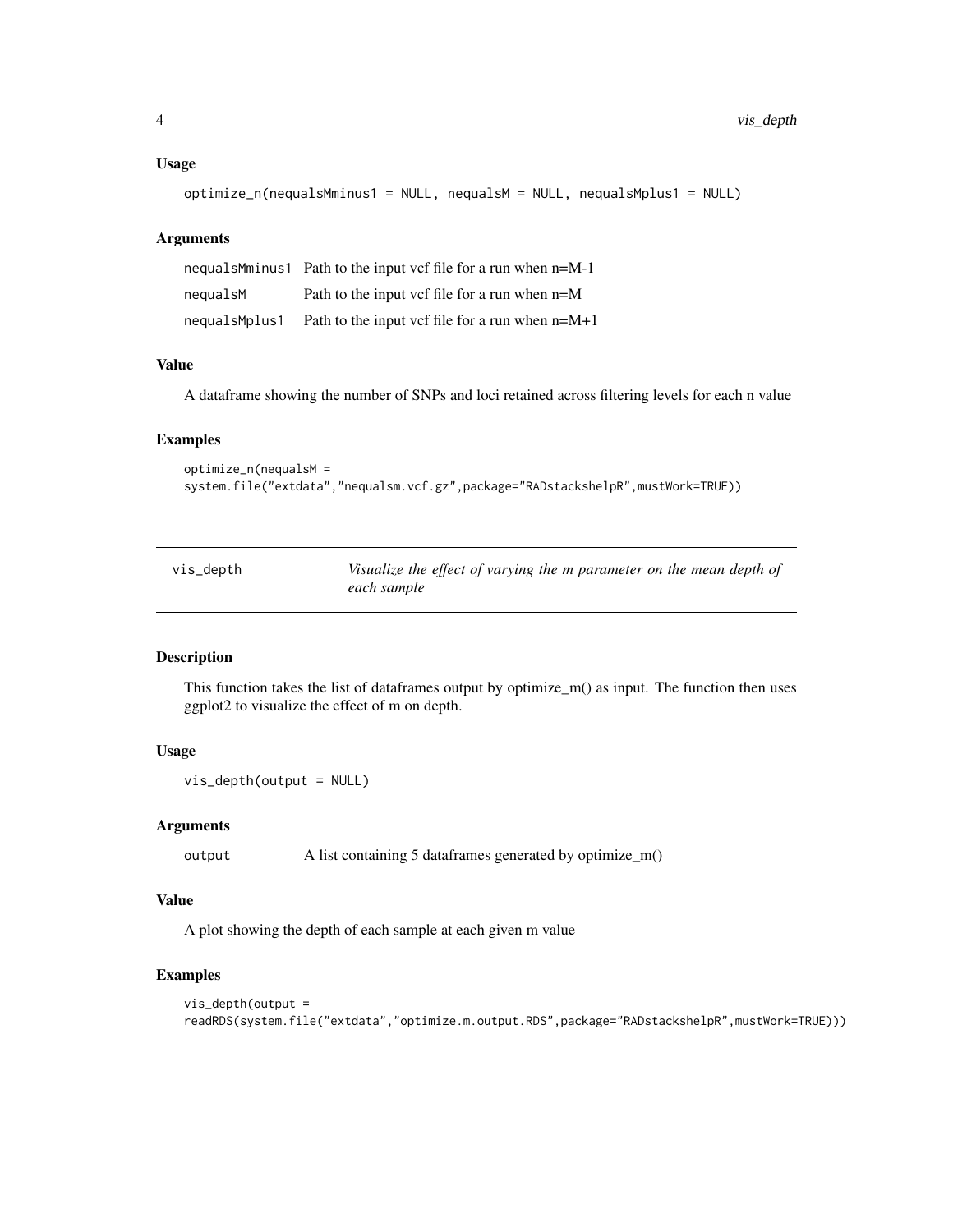<span id="page-4-0"></span>vis\_loci *Visualize the effect of varying a stacks parameter on the number of polymorphic loci retained*

# Description

This function takes the list of dataframes output by optimize\_m(), optimize\_M(), or optimize\_n() as input. The function then uses ggplot2 to visualize the effect of the given stacks on the number of polymorphic loci retained, reporting which value is optimal.

# Usage

vis\_loci(output = NULL, stacks\_param = NULL)

# Arguments

| output       | A list containing 5 data frames generated by optimize $m()$      |
|--------------|------------------------------------------------------------------|
| stacks_param | A character string indicating the stacks parameter iterated over |

## Value

A plot showing the number of polymorphic loci retained at each given parameter value

#### Examples

```
vis_loci(output =
readRDS(system.file("extdata","optimize.m.output.RDS",package="RADstackshelpR",mustWork=TRUE)),
        stacks_param = "m")
```

| $vis\_snps$ | Visualize the effect of varying a stacks parameter on the number of |
|-------------|---------------------------------------------------------------------|
|             | SNPs retained                                                       |

#### Description

This function takes the list of dataframes output by optimize\_m(), optimize\_M(), or optimize\_n() as input. The function then uses ggplot2 to visualize the effect of the given stacks on the number of SNPs retained.

# Usage

vis\_snps(output = NULL, stacks\_param = NULL)

# Arguments

| output       | A list containing 5 data frames generated by optimize $m()$      |
|--------------|------------------------------------------------------------------|
| stacks_param | A character string indicating the stacks parameter iterated over |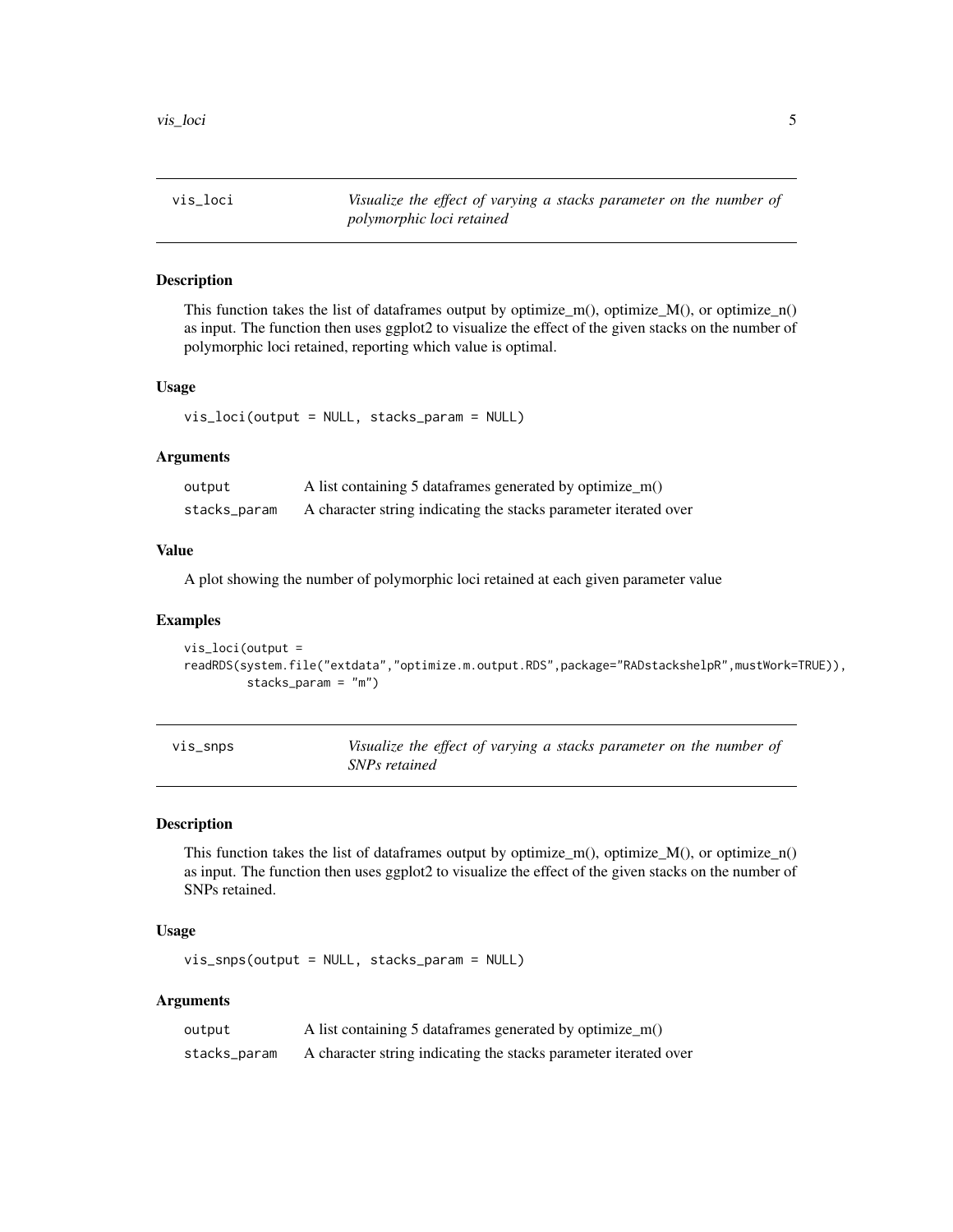# Value

A plot showing the number of SNPs retained at each given parameter value

# Examples

```
vis_snps(output=
readRDS(system.file("extdata","optimize.m.output.RDS",package="RADstackshelpR",mustWork=TRUE)),
        stacks_param = "m")
```